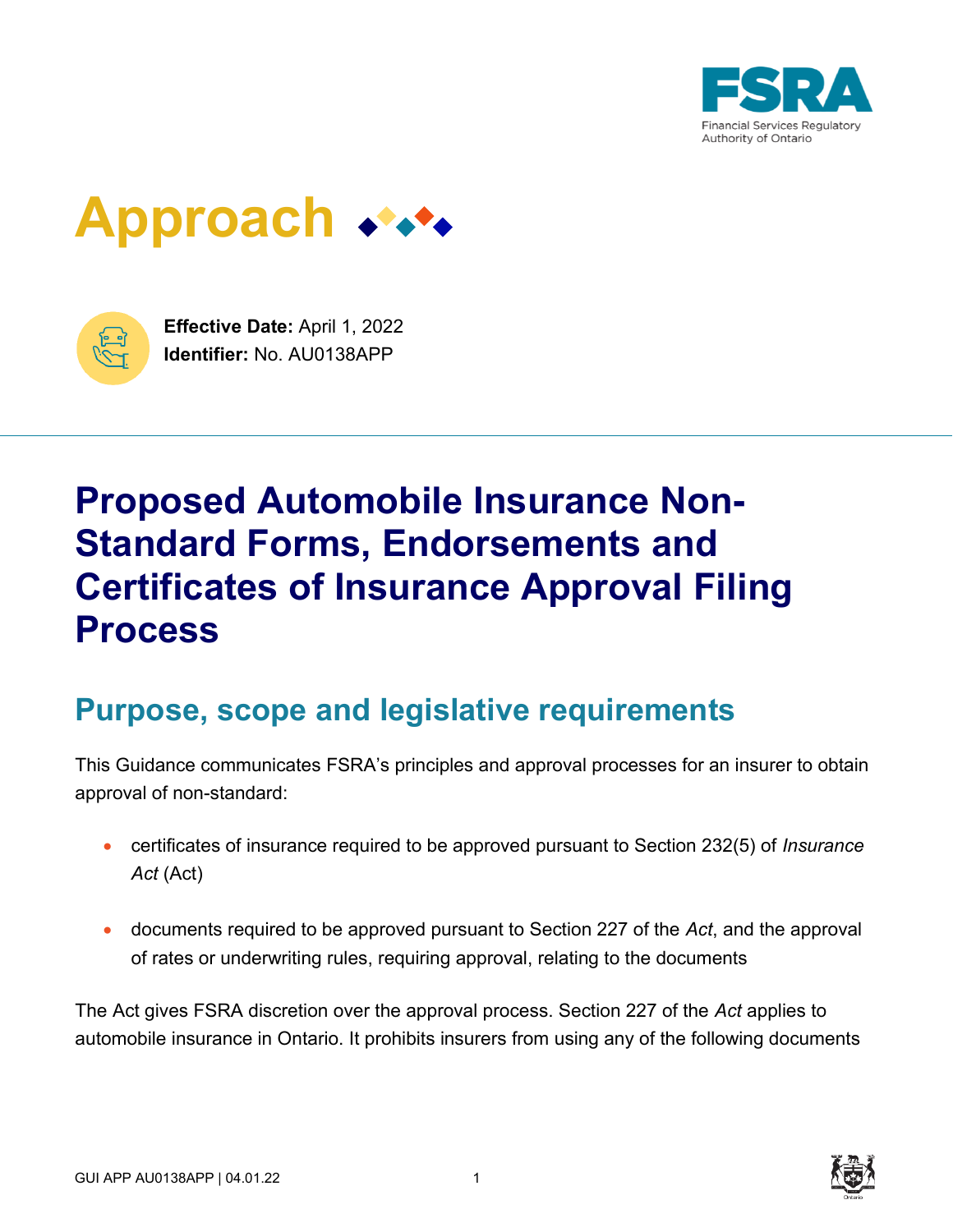

in automobile insurance unless they are in a form approved by  $\mathsf{FSRA}^1$  or prescribed by regulation.

- **1.** an application for insurance
- **2.** a policy, endorsement or renewal
- **3.** a claims form
- **4.** a continuation certificate

Some policy forms or endorsements may involve Certificates of Insurance, pricing, rates or underwriting rules that also requires FSRA's approval.

Rates and underwriting rules for standard endorsement forms (OPCFs) may also be submitted under this Guidance.

In this Guidance, "non-standard" refers to a document that is approved for use by one insurer (or multiple insurers within an insurer group), instead of one that is approved or prescribed for the general use by all insurers.<sup>2</sup>

### **Principles**

This Guidance is in keeping with [FSRA rate regulation principles](https://www.fsrao.ca/industry/auto-insurance/regulatory-framework/guidance-auto-insurance/standard-filing#appendix1) forming the basis for its approach to automobile insurance rate regulation. The Guidance is part of a broader plan aimed at promoting market health through more efficient regulation.

 $1$  Pursuant to the Act, all insurers that are licensed to write auto insurance in Ontario are required to obtain certain approvals, described in this guidance and in the Insurance Act, from the Chief Executive Officer. However, for the purposes of this Approach Guidance, all statutory references to the Chief Executive Officer will instead be to FSRA.

 $^2$  See FSRA's website for standard documents approved or prescribed in regulation for general use by all insurers, including the standard Certificate of Insurance insurers are permitted to issue in the place of standard policies pursuant to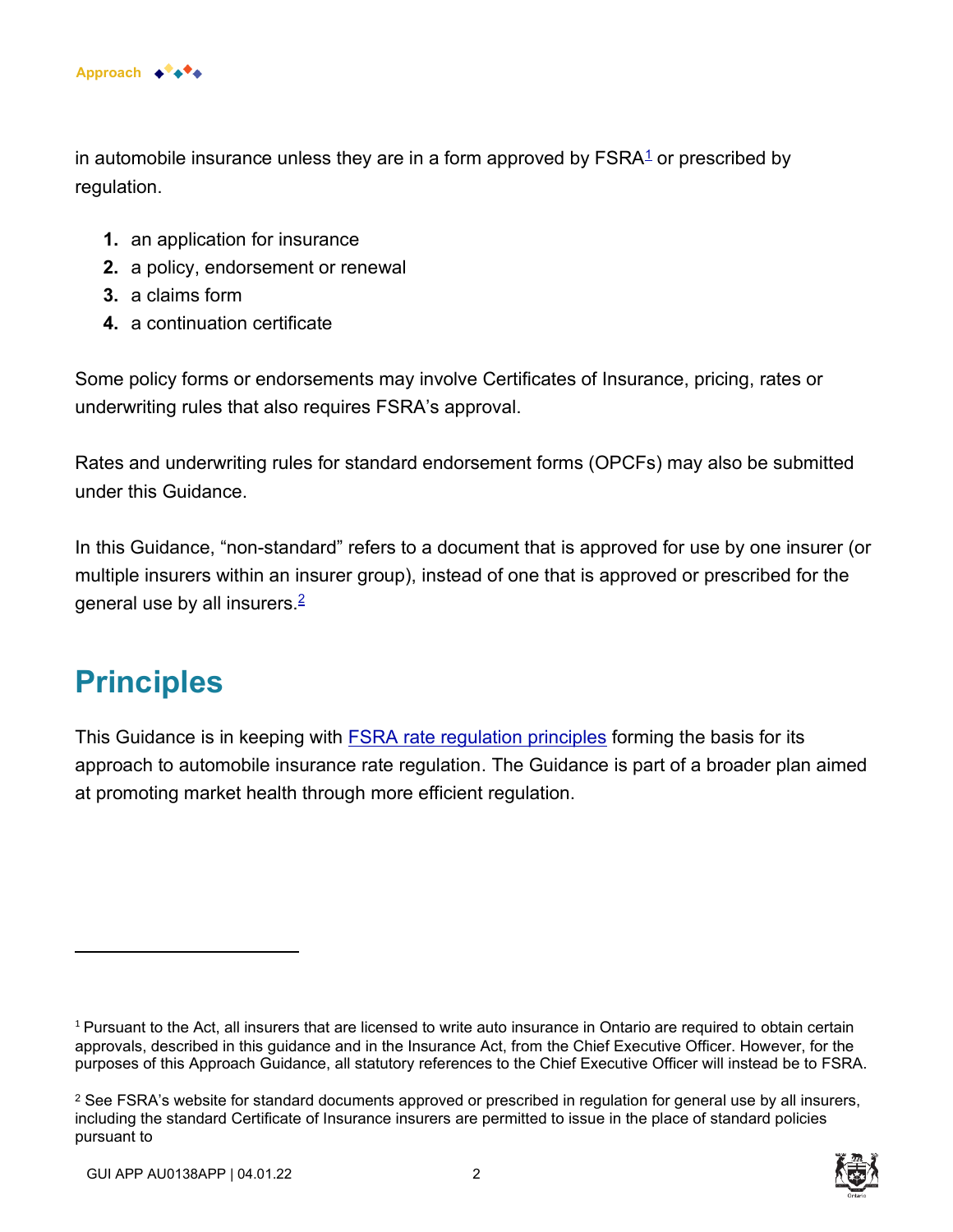

### **Related and superseded FSRA guidance**

Related Guidance to consider when using this guidance:

• [AU0130APP IAIP-S](https://www.fsrao.ca/industry/auto-insurance/regulatory-framework/guidance/innovative-auto-insurance-products-subscriptions-iaip-s) *Innovative Auto Insurance Products Subscriptions-IAIP-S* for insurers seeking approval for subscription-based auto programs.

This Guidance replaces the following Filing Guidelines inherited from FSCO:

- AU0105ORG *[Form Filing Guideline](https://www.fsco.gov.on.ca/en/auto/filing-guidelines/Pages/formsfiling.aspx)* that described the form approval process
- AU0104ORG *[Endorsement Filing Guideline](https://www.fsco.gov.on.ca/en/auto/filing-guidelines/Pages/endorsement-guidelines.aspx)* that describes the approval process for rates and underwriting rules of standard endorsements (OPCFs) and non-standard endorsements.

Once this Guidance is effective, these inherited FSCO Guidelines have no further effect or application.

### **Processes and service standards approach**

To file for approval, an insurer can submit the following documents via ARCTICS:

- **1.** all completed final document(s) that are the subject of the approval
- **2.** a completed Filing Summary (Appendix) that outlines information explaining:
	- **a)** the type of document(s) e.g., form, endorsement, application for insurance, certificate of insurance, claim form
	- **b)** if it is newly created document, or one that is a revision of an approved form, or a non-standard document in use by another insurer
	- **c)** its business purpose and intent
	- **d)** the kind(s) or line(s) of business, or the Automobile Insurance Policies to which it will be applicable



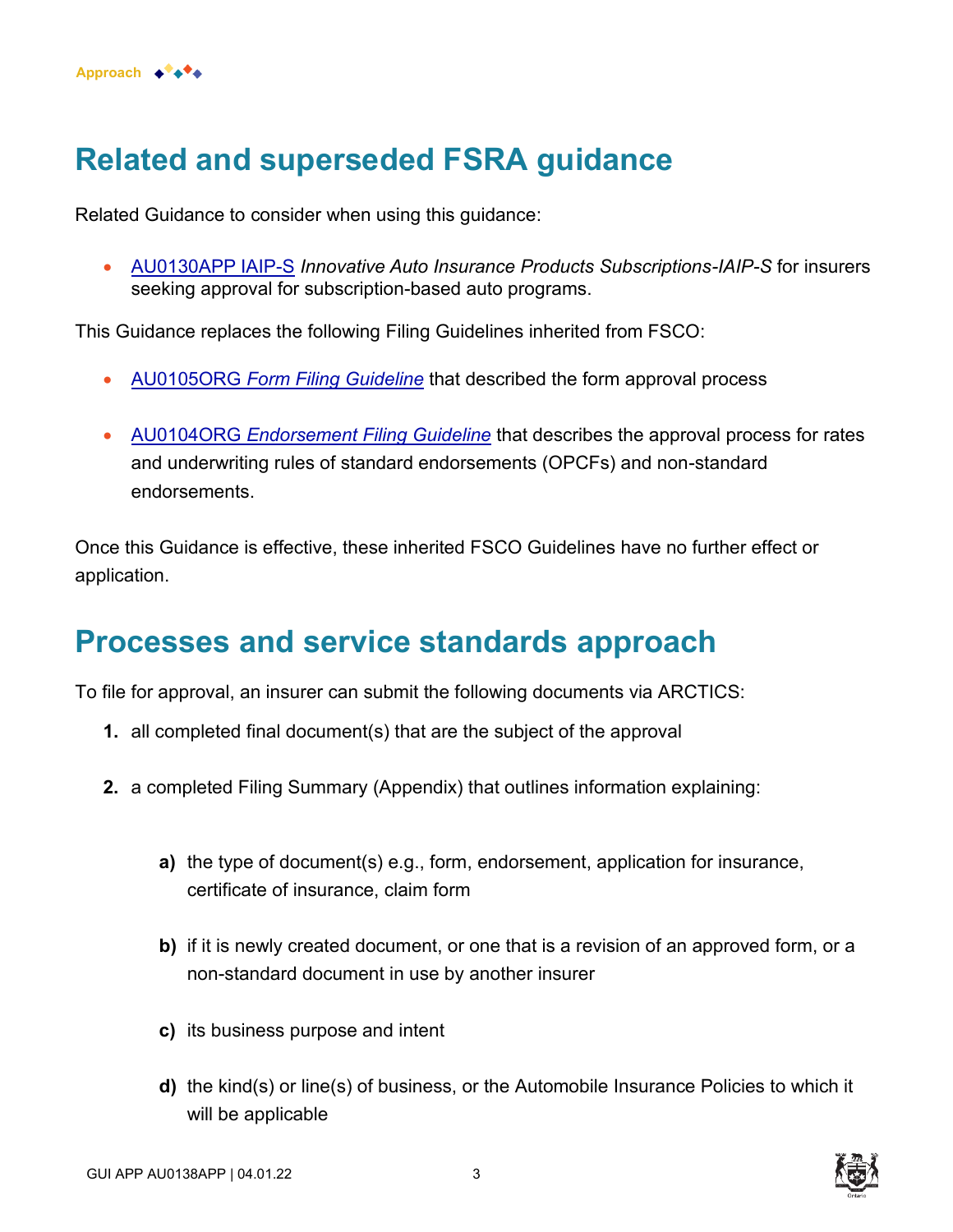

- **e)** if the document amends or changes coverage, a description of the change e.g. what coverage has added, increased, or restricted, limited
- **f)** if the proposal includes underwriting rules or rates that also require FSRA's approval, you can file them within the same filing by completing the Filing Summary (Appendix) with the details that includes the price impact, eligible risks and other metrics

Refer to ARCTICS for further details about the specific information required.

#### **Service standard**

Within 25 business days of submission, FSRA will notify the insurer in writing of its decision to either reject or approve the filing.

Though a failure to meet this service standard does not constitute deemed approval, decisions outside the service standard should be exceptional. In advance of submitting a filing, FSRA encourages insurers to contact a FSRA analyst to discuss plans to develop a non-standard form or endorsement. FSRA will work with the insurer to establish a longer timeline and workplan when it is agreed that more time is required.

FSRA retains full discretion over the approval process. It may reject a filing outright, require supplementary or new information, or require the insurer to submit the proposal as part of a Standard or Major filing. FSRA may approve a document or rate filing subject to conditions, limitations, undertakings, or attestations.

If you are having difficulty submitting to ARCTICS, please contact your rate analyst.

#### **Additional considerations**

- **1.** FSRA may refuse to honour its service standard for an insurer that provides incomplete or inaccurate filings
- **2.** subsection 227(7) of the *Insurance Act* provides FSRA with the authority to revoke an approval under this section



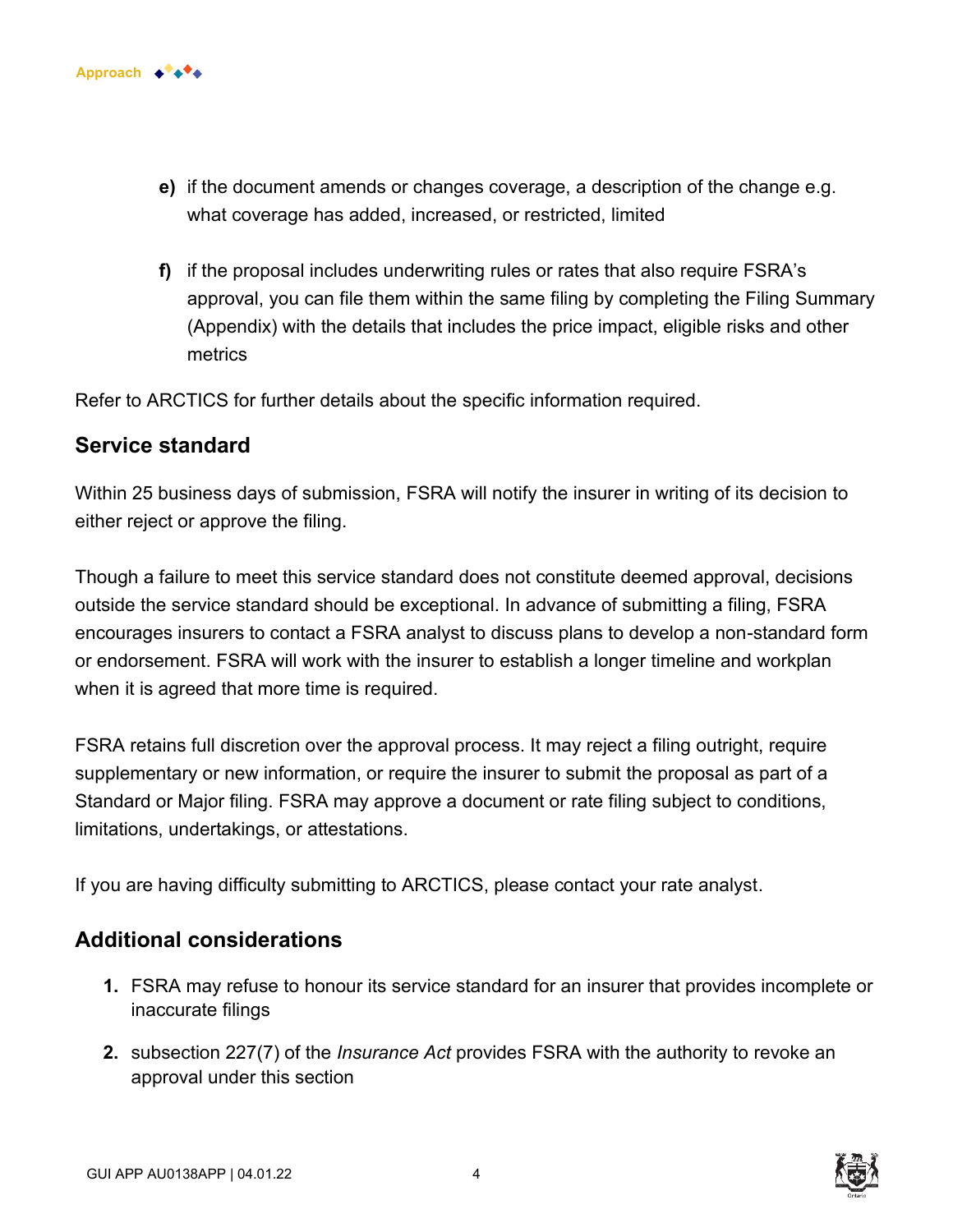

**3.** FSRA may publish or require the insurer to publish an approved non-standard document, or its decision. FSRA may also approve the document as a standard form or endorsement for general use by all insurers, pursuant to subsection 227(5) of the *Insurance Act*

### **Effective date and future review**

This Guidance is effective on April 1, 2022.

FSRA will collect metrics associated with this Guidance once it is in effect. This data and input from stakeholders will inform FSRA's review of the effectiveness of the Guidance and its internal processes. FSRA will review the Guidance within four (4) years of the effective date (i.e. by April 1, 2026).

### **About this guidance**

This Guidance is an Approach. Approach Guidance describes FSRA's internal principles, processes and practices for supervisory action and application of Chief Executive Officer discretion. Approach Guidance may refer to compliance obligations but does not in and of itself create a compliance obligation. Visit **FSRA's Guidance Framework** to learn more.